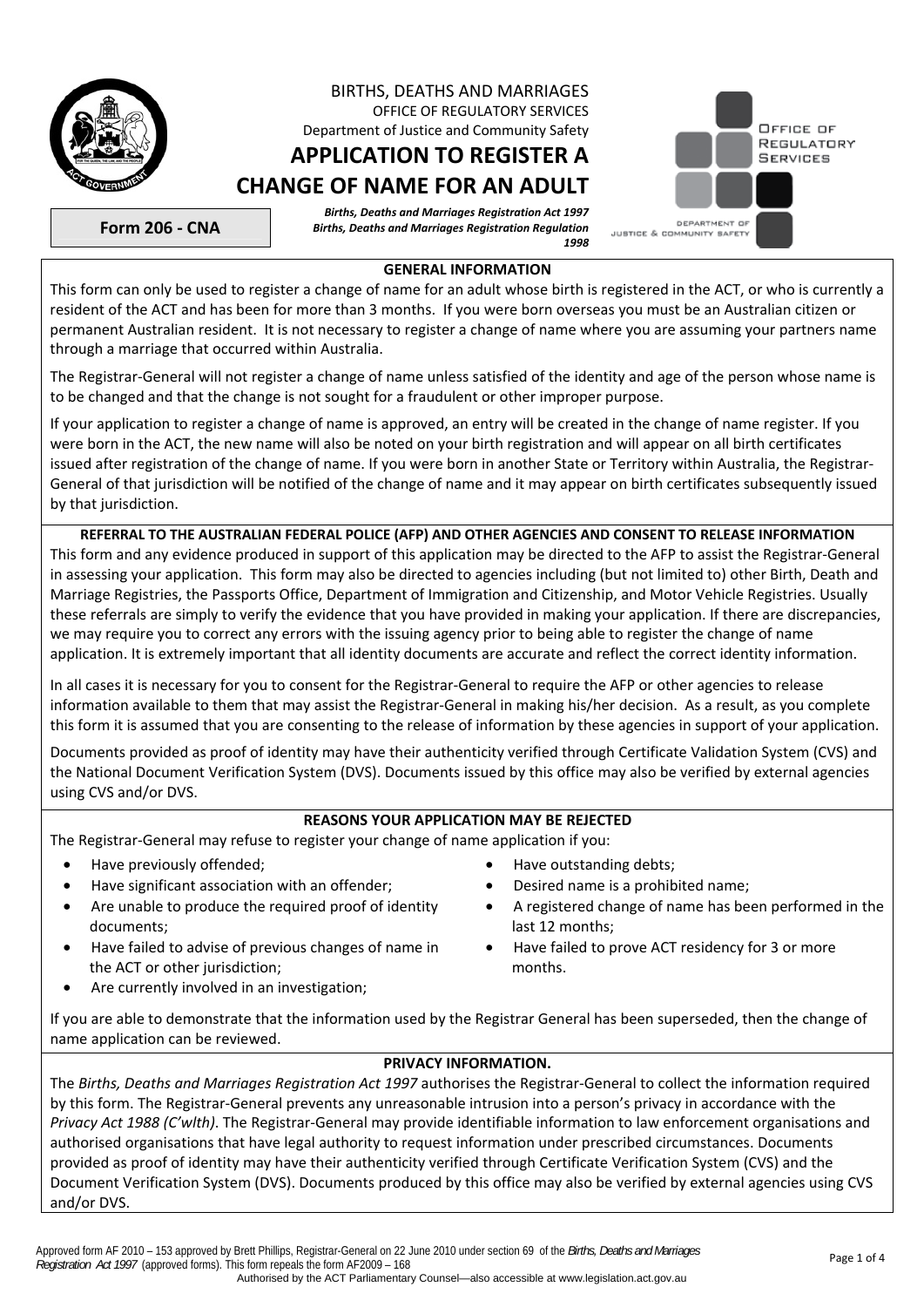# **PROOF OF IDENTITY, RESIDENCY AND OTHER DOCUMENTATION REQUIRED**

Upon application you will need to provide sufficient evidence to allow the Registrar-General to be satisfied of your identity.

- You must provide your original birth certificate
- If born overseas, we will require a current Australian Passport, Australian Citizenship Certificate or entry visa. The entry visa must demonstrate that the applicant is a permanent Australian resident, applications will not be registered for temporary visa holders. If you are unable to provide any of these documents however are a permanent resident of Australia, you should provide a Certificate of Evidence of Resident Status, available from the Department of Immigration and Citizenship.
- If not born in the ACT, we require 3 forms of evidence proving residency in the ACT. All evidence of residency must exceed 3 months but not be older than 6 months.
- If you have previously changed your name through marriage, by registered deed poll or by registered change of name, we require evidence of those changes of name.
- 3 forms of current identification must be provided upon application. At least one form must be from list 1 and 2 other forms of identification from list 2. In cases where a person is unable to provide enough forms of identification please contact this office.

| List 1                                                                                      | List 2                      |                                        |                                                      |  |  |  |  |
|---------------------------------------------------------------------------------------------|-----------------------------|----------------------------------------|------------------------------------------------------|--|--|--|--|
| <b>Australian Drivers Licence</b>                                                           | Medicare Card               |                                        | <b>Security Guard Licence</b>                        |  |  |  |  |
| <b>Australian Passport</b>                                                                  | Credit Card or Account Card |                                        | <b>Tertiary Education Institution Identification</b> |  |  |  |  |
| <b>Firearms Licence</b>                                                                     | Centrelink Card             |                                        | Department of Veterans Affairs Card                  |  |  |  |  |
| Proof of Age Card                                                                           |                             |                                        |                                                      |  |  |  |  |
| <b>CONTACT INFORMATION</b>                                                                  |                             |                                        |                                                      |  |  |  |  |
| Send completed forms to the Office of Regulatory Services<br>GPO Box 158, Canberra ACT 2601 |                             |                                        |                                                      |  |  |  |  |
| Lodge in person at the Office of Regulatory Services:                                       |                             | 255 Canberra Avenue, Fyshwick ACT 2609 |                                                      |  |  |  |  |
| <b>Office Hours:</b>                                                                        |                             | 9:00am to 4:30pm Monday to Friday      |                                                      |  |  |  |  |
| General enquiries telephone number:                                                         |                             | (02) 6207 0460                         |                                                      |  |  |  |  |
| <b>Website address:</b>                                                                     |                             | www.ors.act.gov.au                     |                                                      |  |  |  |  |
|                                                                                             |                             |                                        |                                                      |  |  |  |  |

### **INSTRUCTIONS FOR COMPLETION**

- If completing this form by hand please use a blue or black pen only.
- This office will not accept lodgement of this form if it is not completed in full.
- Any alteration to information provided on this form must be struck through with a blue or black pen and substitute information must be clear and all parties must sign in the margin. Do not use white out.
- If you are lodging this application in person you must supply original documentation.
- If you are lodging this application in person, staff of Births Deaths and Marriages if within the office may witness signatures.
- If sending your application by post you must have documents certified as true copies of the originals by a Justice of the Peace, Solicitor or Police Officer.
- If sending your application by post a Justice of the Peace, Solicitor or Police Officer must witness all signatures.

### **FEES CURRENT UNTIL 30 JUNE 2011**

The fee to lodge an application to change a name is \$95.00. This fee is non-refundable regardless of whether your application is registered. Upon registration a further \$38.00 fee is payable to obtain the certificate of change of name or an updated birth certificate. If the certificate is to be sent by post a \$8.00 registered person to person postage fee applies, or \$17.00 if it is sent by international registered post. Payment may be made by cash, credit card, EFTPOS, money order or cheque. All cheques and money orders should be made payable to the Registrar-General. Applications paid by personal cheque will be held for 7-10 working days for the cheque to clear.

If you require further information or need advice, a language assistance service is available by phoning the Translating and Interpreting Service (TIS) on 13 14 50.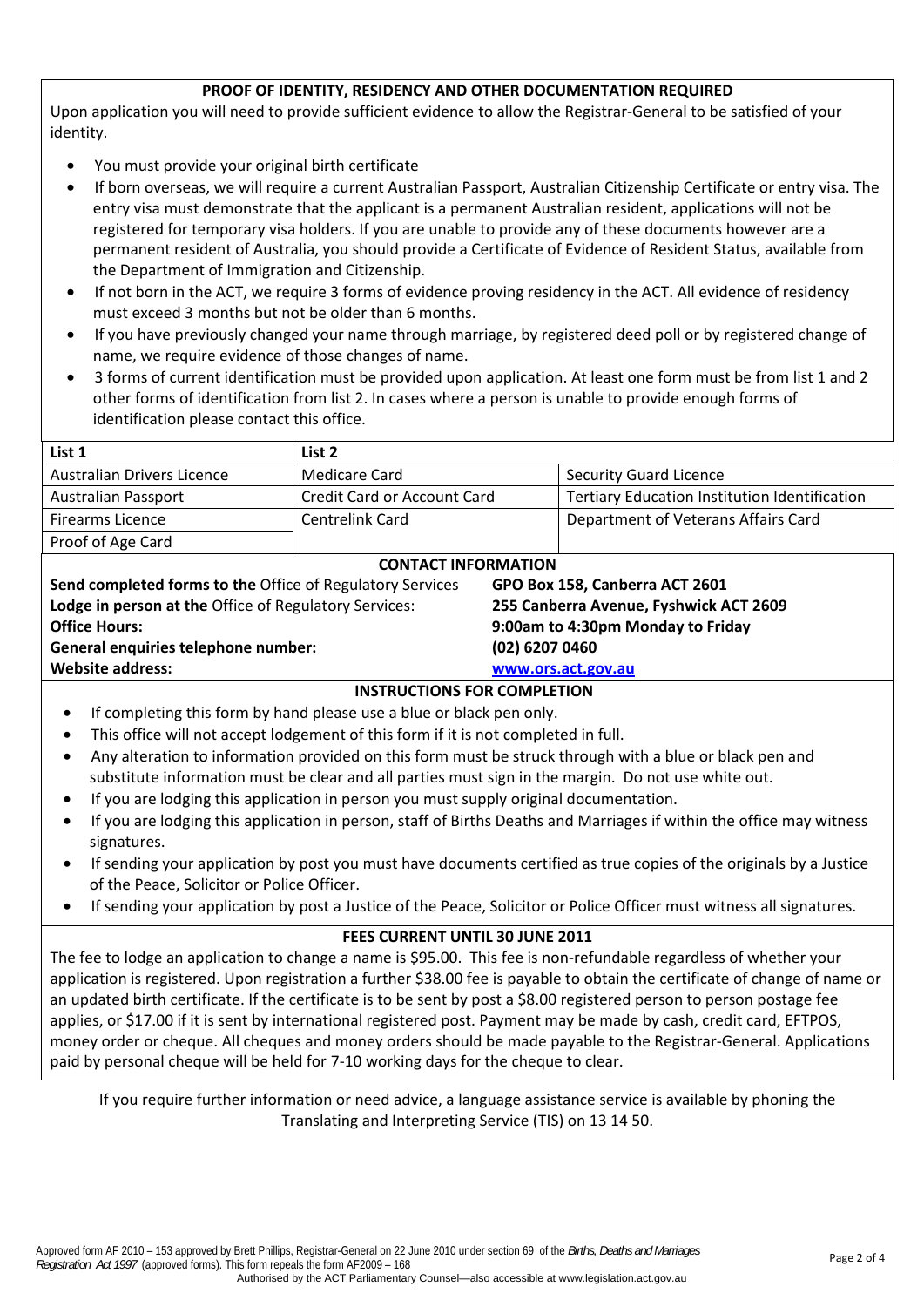

### BIRTHS, DEATHS AND MARRIAGES OFFICE OF REGULATORY SERVICES

Department of Justice and Community Safety

# **APPLICATION TO REGISTER A CHANGE OF NAME FOR AN ADULT**

OFFICE OF REGULATORY **SERVICES** DEPARTMENT OF JUSTICE & COMMUNITY SAFETY

**Form 206 - CNA** 

*Births, Deaths and Marriages Registration Act 1997 Births, Deaths and Marriages Registration Regulation 1998* 

**Registration Number** (Office use only)

**Applicants Contact Number** 

# **DETAILS OF APPLICANT AT THE TIME OF THEIR BIRTH**

| <b>Surname at Time of Birth</b> |                       | <b>Given Name(s) at Time of Birth</b> |                       |
|---------------------------------|-----------------------|---------------------------------------|-----------------------|
|                                 |                       |                                       |                       |
|                                 |                       |                                       |                       |
| Date of Birth                   | <b>Place of Birth</b> |                                       | Sex                   |
|                                 |                       |                                       | Male<br>$\Box$ Female |

# **CURRENT DETAILS OF THE APPLICANT** (The name you currently use)

| <b>Current Surname</b> | <b>Current Given Name(s)</b> |
|------------------------|------------------------------|
|                        |                              |
|                        |                              |
|                        |                              |

**DESIRED NAME** (The name you would like to be known as after the change of name has been registered)

| <b>Surname</b><br>_____ | <b>Given Name(s)</b> |
|-------------------------|----------------------|
|                         |                      |
|                         |                      |

### **APPLICANTS CONTACT DETAILS**

| <b>Current Residential Address</b>                    |          | Postal Address (If different from residential address) |          |  |  |  |
|-------------------------------------------------------|----------|--------------------------------------------------------|----------|--|--|--|
|                                                       |          |                                                        |          |  |  |  |
|                                                       |          |                                                        |          |  |  |  |
|                                                       |          |                                                        |          |  |  |  |
|                                                       |          |                                                        |          |  |  |  |
|                                                       |          |                                                        |          |  |  |  |
|                                                       | Postcode |                                                        | Postcode |  |  |  |
| <b>Telephone Contact Number During Business Hours</b> |          | <b>E-mail Address</b>                                  |          |  |  |  |
|                                                       |          |                                                        |          |  |  |  |
|                                                       |          |                                                        |          |  |  |  |
|                                                       |          |                                                        |          |  |  |  |

### **DETAILS OF APPLICANTS MOTHER**

| Surname                    | <b>Given Names</b> |                       |  |  |  |  |  |  |  |  |
|----------------------------|--------------------|-----------------------|--|--|--|--|--|--|--|--|
|                            |                    |                       |  |  |  |  |  |  |  |  |
|                            |                    |                       |  |  |  |  |  |  |  |  |
| <b>Former Names if Any</b> | Date of Birth      | <b>Place of Birth</b> |  |  |  |  |  |  |  |  |
|                            |                    |                       |  |  |  |  |  |  |  |  |

# **DETAILS OF APPLICANTS FATHER PARENT**

| Surname                    | <b>Given Names</b> |                       |  |  |  |  |  |  |  |  |
|----------------------------|--------------------|-----------------------|--|--|--|--|--|--|--|--|
|                            |                    |                       |  |  |  |  |  |  |  |  |
|                            |                    |                       |  |  |  |  |  |  |  |  |
| <b>Former Names if Any</b> | Date of Birth      | <b>Place of Birth</b> |  |  |  |  |  |  |  |  |
|                            |                    |                       |  |  |  |  |  |  |  |  |